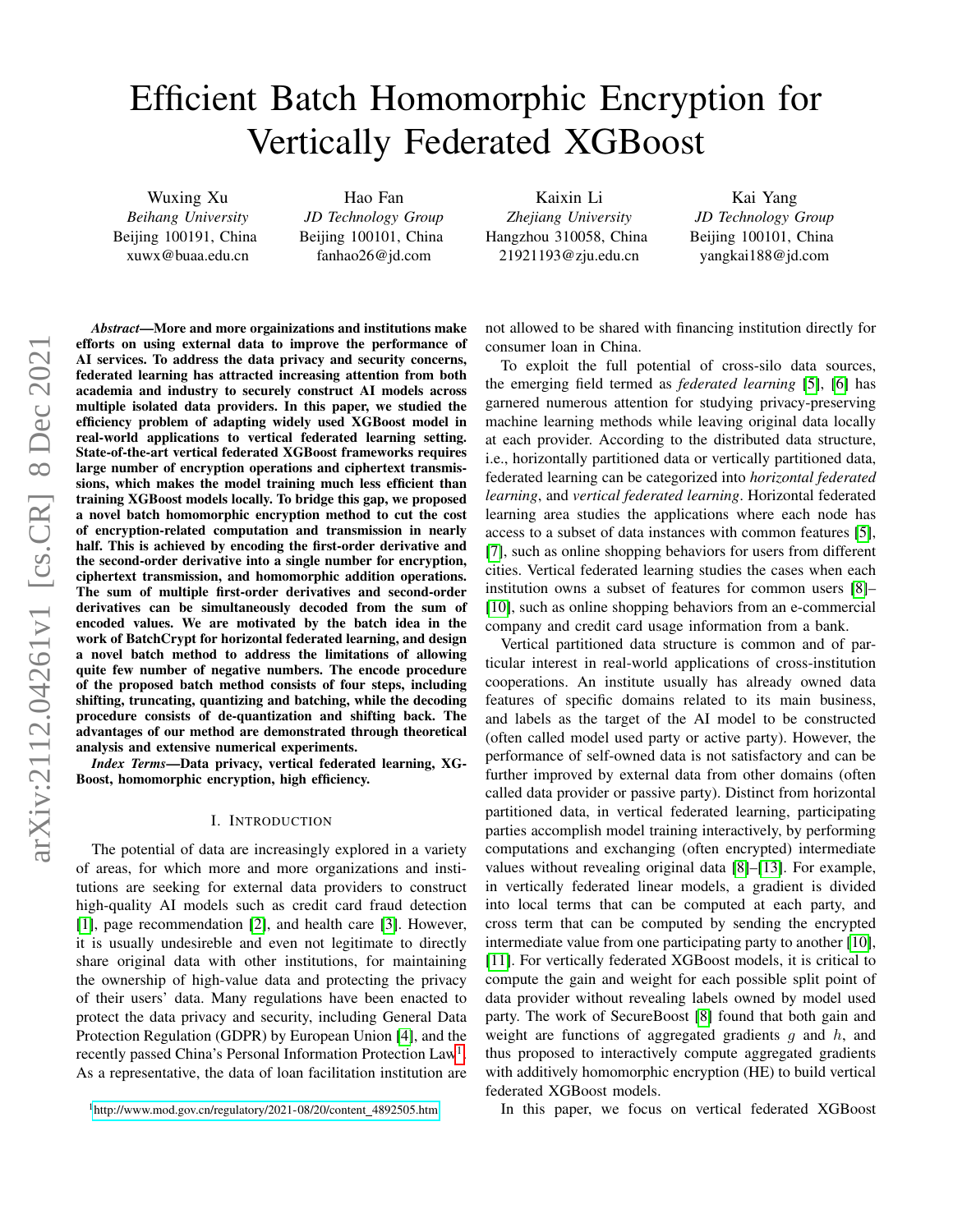<span id="page-1-0"></span>

Fig. 1: The framework of proposed efficient batch homomorphic encryption method for vertical federated XGBoost compared with state-of-the-art algorithm SecureBoost.

model due to the powerful generalization capability, training efficiency, interpretability and the widely use in real-world applications [\[8\]](#page-8-7), [\[12\]](#page-8-11). Unfortunately, large number of encryption operations and ciphertext transmissions make the training of vertical federated XGBoost models much less efficient than local versions. For example, the well-known paritially HE system Paillier [\[14\]](#page-8-12) takes about 100s to encrypt 10000 intergers (11 KB in total) with a 1024bit key (average over 5 realizations conducted on a laptop with Intel i7-10510U CPU), and the length of the ciphertext is about 30 times larger than that of the plaintext for single encryption operation. To reduce the large amount of overhead resulted by HE in vertical federated XGBoost, in this paper, we propose to encoding the first-order derivative  $g_i$  and second-order derivative  $h_i$  to a single value for encryption and transmission, which saves almost half the cost, as illustrated in Figure [1.](#page-1-0)

This batching method is applicable based on the key observation that the first and second derivatives are operated in the same way after being encrypted. Such batching idea is motivated by the work of BatchCrypt [\[15\]](#page-8-13), which compresses the high-dimensional gradient of deep neural network model into much lower dimensions to reduce the HE cost in horizontal federated learning. However, directly exploiting the principles of BatchCrypt in vertical federated XGBoost will lead to overflow errors frequently. We find that the overflow errors occurred due to adding negative numbers represented in two's complement. To address this issue, we propose a novel batch method by shifting all to non-negative numbers, truncating, quantizing them to unsigned binary numbers, and putting them together as a batched number for further encryption, transmission, and computations.

Our contributions. We summarize the contributions of this paper in the following

- We studied the vertical federated learning problem of XGBoost model assuming all parties have distinct features for a common set of users, where one active party has access to a subset of features and labels, and at least one passive party has access to a different subset of features. We identified the efficiency problem resulted from frequent homomorphic encryption computations and transmissions, which is the key limiting factor for realworld applications.
- We proposed to leverage the batching idea to reduce the number of homomorphic encryption computations and transmissions by half via encoding a first-order derivative and a second-order derivative into a single number.
- We provided an analysis of the selection of hyperparameters and their impacts on the precision and possible overflow, which makes our batch method quite handy in applications.
- We conducted extensive numerical experiments to evaluate the performance of our method and it without batching. Numerical results demonstrated that the proposed method can significantly improve the efficiency of vertical federated XGBoost model training by up to 44% and reduce the total runtime from 85 minutes to 48 minutes.

Organization. The rest of this paper is arranged as follows. In Section II, We review the XGBoost algorithm and state-of-theart vertical federated XGBoost frameworks, followed by stating the efficiency problem resulted by frequent homomorphic encryption operations. In Section III, we present our efficient batch method aided vertical federated XGBoost framework.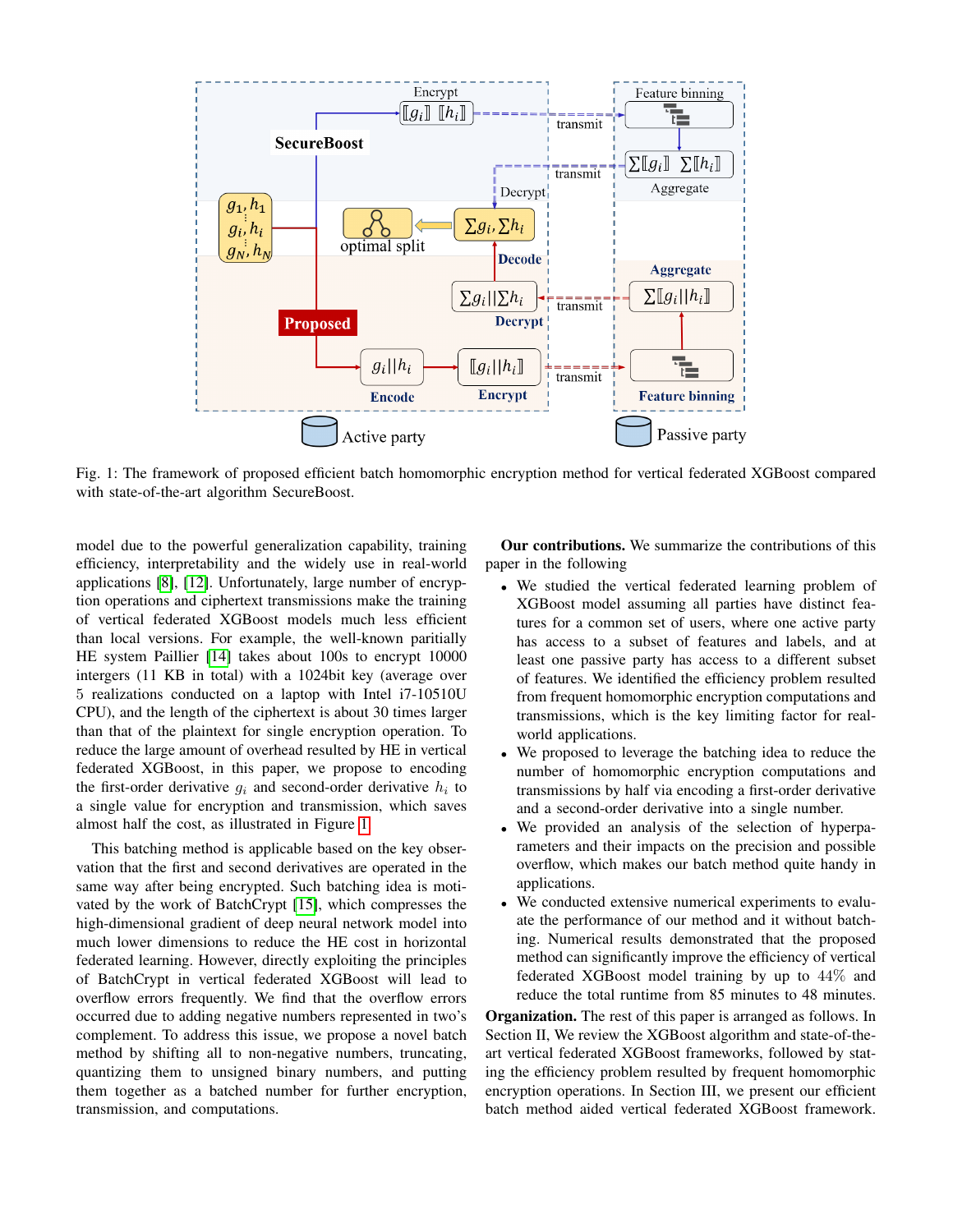In Section IV, we evaluate the proposed algorithm and benchmarks using extensive numerical experiments. Finally, Section V concludes this paper.

## II. PRELIMINARY STUDIES AND PROBLEM STATEMENT

In this section, we provide a brief introduction on the XGBoost model, followed by state-of-the-art vertical federated XGBoost frameworks. The critical efficiency concerns resulted by the extremely high overhead for encryption operations and ciphertext transmissions are then analyzed.

# *A. XGBoost*

Gradient boosting is a powerful and widely applied machine learning framework by ensembling a number of base learners. Under gradient boosting framework, XGBoost [\[8\]](#page-8-7) stands out as a highly efficient and flexible implementation.

Specifically, given a dataset  $D = \{(\mathbf{x}_i; y_i); \mathbf{x}_i \in \mathbb{R}^d, y_i \in$  $\mathbb{R}, 0 \lt i \leq N$  contains N data instances and d features, the model's prediction output for a certain data  $x_i$  in the data set is composed of the results of  $K$  regression trees as follows:

$$
\hat{y}_i = \sum_{t=1}^K f_t(\mathbf{x}_i). \tag{1}
$$

XGBoost adopts an additive training process. At the tth iteration, a tree  $f_t$  is generated to minimize a secondorder approximation loss function to improve model training efficiency, which is given by

$$
\mathcal{L}^{(t)} \simeq \sum_{i=1}^{n} [l(y_i, \hat{y}^{(t-1)}) + g_i f_t(\mathbf{x}_i) + \frac{1}{2} h_i f_t^2(\mathbf{x}_i)] + \Omega(f_t). \tag{2}
$$

 $\Omega(f_t) = \gamma T + \frac{1}{2}\lambda \sum_{j=1}^T w_j^2$  is the regularization term, where T is the number of leaf nodes and  $w_j$  is the weight score of j-th leaf node.  $g_i = \partial_{\hat{y}^{t-1}} l(y_i, \hat{y}^{(t-1)})$  and  $h_i = \partial_{\hat{y}^{t-1}}^2 l(y_i, \hat{y}^{(t-1)})$ are the first and second derivative of the loss function at  $\hat{y}^{(t-1)}$ , respectively.

The decision whether a node will be split is made according to the gain given by

<span id="page-2-1"></span>Gain = 
$$
\frac{1}{2} \left[ \frac{\left(\sum_{i \in I_L} g_i\right)^2}{\sum_{i \in I_L} h_i + \lambda} + \frac{\left(\sum_{i \in I_R} g_i\right)^2}{\sum_{i \in I_R} h_i + \lambda} - \frac{\left(\sum_{i \in I} g_i\right)^2}{\sum_{i \in I} h_i + \lambda} \right] - \gamma.
$$
\n(3)

The regularization parameter  $\gamma > 0$  controls the model complexity, such that only nodes with gain greater than  $\gamma$  will be split into left and right child nodes. The optimal split point is selected by maximizing gain among all possible split points for each feature. When the maximum depth is reached, the optimal weight  $w_i$  of the j-th leaf node will be computed as

<span id="page-2-2"></span>
$$
w_j = -\frac{\sum_{i \in I} g_i}{\sum_{i \in I} h_i + \lambda},\tag{4}
$$

where I represents the instance space of the leaf node.

# <span id="page-2-0"></span>*B. Vertical Federated XGBoost*

In vertical federated learning, we study the case when a number of parties hold different features. In real-world applications, it is of particular interest that only one party has access to labels, which is called the *Active Party*. The Active Party wants to use the features held by other parties, called *Passive Party* to improve the performance of its machine learning model.

- *Active Party (AP). The model used party, who holds both a data matrix and the class label, wants to use the passive party's data to improve the performance of AI models.*
- *Passive Party (PP). The data provider party, who holds a data matrix without labels, will use its data to improve the performance of AI models required by Active Party.*

Mathematically, we can represent the data held by the  $p$ -th  $(1 \leq p \leq P)$  passive party as  $D^p = {\mathbf{x}_i^p \in \mathbb{R}^{d_p}, 1 \leq i \leq \mathbb{R}^{d_p}}$  $n$ } and the data held by the active party as  $D^0 = \{(\mathbf{x}_i^0 \in \mathbb{R}^N) | i = 0\}$  $\mathbb{R}^{d_0}, y_i$ ,  $1 \leq i \leq n$ . The distributed features held by each party  $\{x_i^p\}_{p=0}^P$  can thus be looked as the vertical split on one complete data instance  $x_i$ .

As one of the most well-known vertical federated XG-Boost frameworks, the work of SecureBoost [\[8\]](#page-8-7) proposed to exchange derivatives  $q_i$ 's and  $h_i$ 's in ciphertext to securely compute the gain for node split with partially homomorphic encryption (HE), while leaving original data local at each party. The work of SecureGBM [\[12\]](#page-8-11) further adapted Light-GBM, a fast implementation of XGBoost, to vertical federated learning case. In vertical federated XGBoost, the decision whether each node is split or not is made according to the split gain. Since the label  $y_i$  and model prediction value  $\hat{y}_i$  are only available to the Active Party, gradients  $g_i$  and  $h_i$  can be directly computed by the Active Party locally. Therefore, the gain can also be computed locally for each possible split point of the Active Party's features. The key to vertical federated XGBoost is to compute the gain for each possible split point of the Passive Party's feature, and the leaf weight. Observing that both of gain and leaf weight are functions of aggregated firstorder derivative  $g_i$  and second-order derivative  $h_i$ , existing vertical federated XGBoost frameworks proposed to send all encrypted gradients  $g_i$  and  $h_i$  to Passive Parties and they compute aggregated gradients in ciphertext. By transmitting the encrypted aggregation gradients back, the Active Party can decrypt them and compute gain and leaf weights in plaintext.

Although partially HE is one of the most efficient methods to accomplish model training without revealing data privacy, the high computation overhead and transmission overhead are still main bottlenecks to make federated XGBoost as efficient as the local version. The design target of this paper is thus to improve the computation and communication efficiency of vertical federated XGBoost methods.

#### *C. Problems Analysis*

Why is partially HE still slow in XGB? The overhead resulted from cryptographic system in vertical federated XG-Boost consists of two parts, i.e., computation and transmission.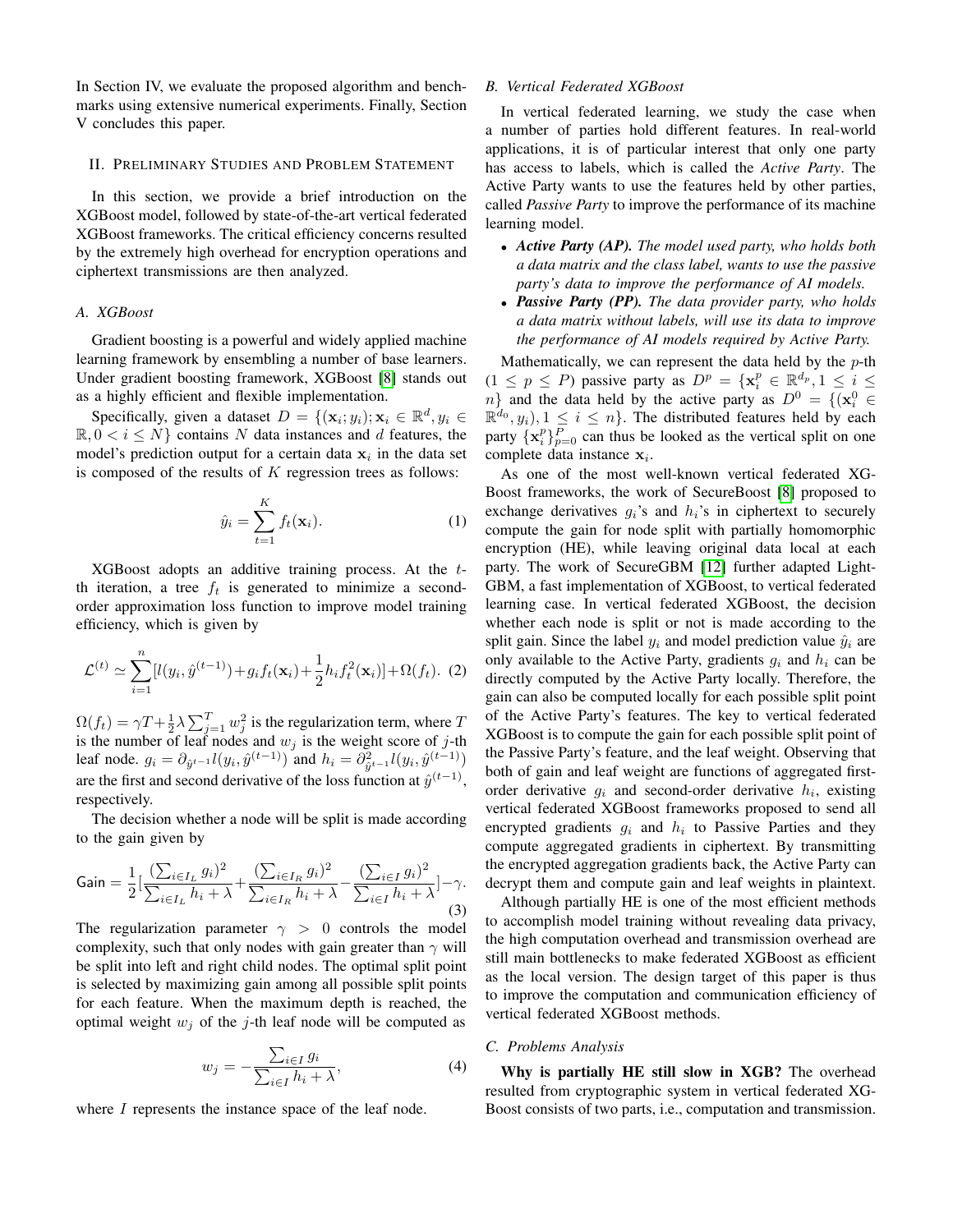The Active Party should encrypt  $g_i$  and  $h_i$  and transmit them to Passive Parties, and Passive Parties shall compute the sum for every possible split and transmit them back to the Active Party. Finally, the Active Party should obtain the plaintexts via decryption. In such one split process, the Active Party needs to encrypt  $2n$  times and transfer  $2n$  ciphertexts with n samples in data set, which is the chief source of overhead. For example , the well-known partially HE system Paillier takes about 100s to encrypt 10000 intergers (11 KB in total) with a 1024-bit key (average over 5 realizations conducted on a laptop with Intel i7-10510U CPU), and the length of the ciphertext is about 30 times larger than that of the plaintext for single encryption operation. The high costs of encryption and ciphertext transmissions make vertical federated XGBoost methods much slower than local model training.

In this paper, we aim to improve the computation and communication efficiency to further mitigate the inefficiency caused by HE in vertical federated XGBoost frameworks, which is achieved by reducing the amount of ciphertext calculation and transmission. It is based on the key observation that  $q_i$  and  $h_i$  are operated in the same way in the splitting process, including encryption, transmission, aggregation, and decryption. The work of BatchCrypt [\[15\]](#page-8-13) motivates us to encode multiple scalars as a single scalar to reduce the number of encryption operations and transmissions. In [\[15\]](#page-8-13), the authors proposed BatchCrypt to compress high-dimensional gradients of deep learning model at each data provider, whose results are encrypted and transmitted to the centralized server to calculate the aggregation securely for horizontal federated learning. Unfortunately, it is inapplicable to directly adopt the BatchCrypt framework to compress q and  $h$  as one plaintext to improve the efficiency of vertical federated XGBoost.

Why does not BatchCrypt work for vertical federated XGBoost? The main challenge is that the overflow error comes frequently, if not always. In BatchCrypt, a batch of scalars are truncated to  $[-\alpha, \alpha]$ , quantized into signed integers, and then encoded to a long integer and encrypted in one go. We find that overflow errors are caused by adding multiple negative values. Since the sign bit of a negative number in two's complement representation is always 1, adding two negative numbers leads to arithmetic carry. For example,  $−1$ plus −6 (quantized values) will turn overflow bits from '00' to '01' although the representation range of 6 information bits and sign bits is [-127,127], as illustrated in Fig. [2.](#page-3-0) That is, the overflow may still occur even though the sum is still within the designed representation range. The overflow protection bits will become '11' as long as there are more than 4 negative values in the summation with 2 overflow protection bits, which will raise an overflow error.

This problem is much less common and thus rarely observed in the cross-institute federation learning, because there are many values to be batched but much fewer to be added (9 in the simulations of BatchCrypt). In vertical federated XGBoost, however, there are thousands of  $q_i$ 's and  $h_i$ 's to be aggregated for each possible split point. Therefore, in this work, we shall devise a novel batch method to improve HE computation

<span id="page-3-0"></span>

Fig. 2: An example of negative overflow for BatchCrypt method.

and ciphertext communication efficiency of vertical federated XGBoost while avoiding the overflow of adding negative numbers.

# III. PROPOSED EFFICIENT BATCH HOMOMORPHIC ENCRYPTION METHOD

In this section, we first introduce the principles of our batch method to avoid the overflow of adding negative numbers, followed by presenting the overall batch homomorphic encryption aided vertical federated XGBoost framework.

### *A. Proposed Batch Method*

The proposed batch method consists of three parts, i.e., encoding, aggregation, and decoding. The basic idea of batch method to avoid negative overflow is to shift all values to non-negative numbers and map multiple numbers as a single number.

*1) Encoding:* Given *n* vectors  $\mathbf{m}_1, \dots, \mathbf{m}_n \in \mathbb{R}^d$ , we propose to encoding each vector  $\mathbf{m}_i$  to a scalar  $z_i \in \mathbb{R}$  fol- $\sum_{i=1}^{n}$  m<sub>i</sub> securely, including shifting, truncating, quantizing, lowing four steps for computing the (weighted) sum  $m_{\text{sum}} =$ and batching.

• Shifting  $m_i$  to non-negative number  $u_i$ . Each entry of  $m_i$ , i.e.,  $m_{ij}$ , need to be shifted to non-negative numbers  $u_{ij}$  in  $u_i$  by subtracting a sufficient small number  $s_j$  as follow

$$
u_{ij} = x_{ij} - s_j. \tag{5}
$$

The shift  $s_j \leq min(\{m_{ij}\}_{i=1}^n, 0)$  is no greater than the minimum value of each vector's j-th entry.

• Truncating  $u_i$  to  $[0, \alpha]$ . To prevent overflow caused by large numbers, we set a hyperparameter  $\alpha$  and truncate the j-th entry of shifted vector  $\mathbf{u}_i$  (denoted by  $u_{ij}$ ) into range  $[0, \alpha]$  for any  $j = 1, \ldots, d$ , which can be represented as

$$
u_{ij} = min(u_{ij}, \alpha); j = 1, ..., d.
$$
 (6)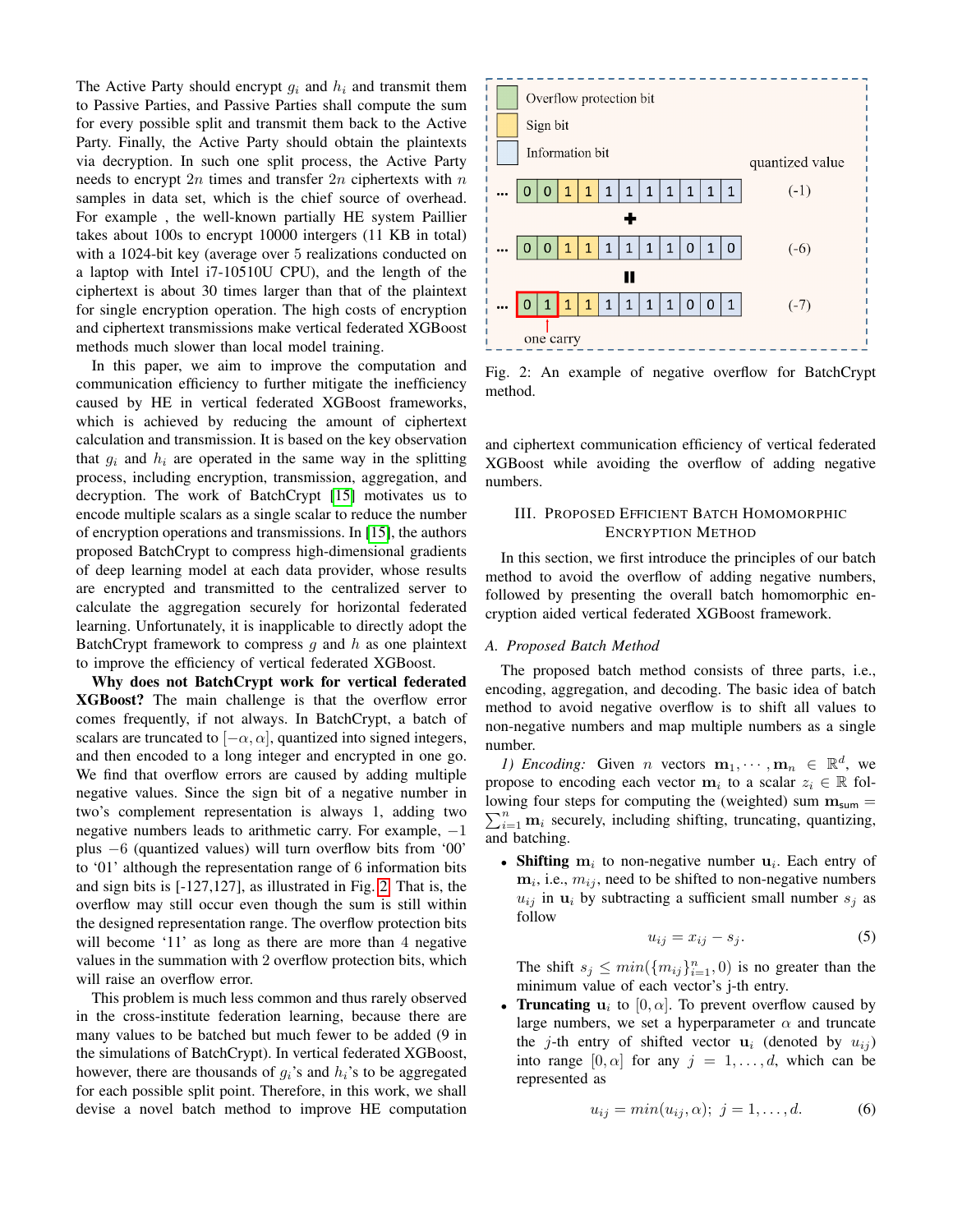• Quantizing  $u_{ij}$  to r-bit number  $q_{ij}$ . Since all  $u_{ij}$ 's are non-negative after shifting, we can quantize them into unsigned numbers. Given parameter  $\alpha_{\text{max}} \geq \alpha$  for any  $j = 1, \ldots, d$  and number of information bits r, we uniformly map  $[0, \alpha_{\text{max}}]$  to  $[0, 2^{r} - 1]$ . Then each  $u_{ij}$  will be mapped as an  $r$ -bit positive integer, which is given by

<span id="page-4-1"></span>
$$
q_{ij} = \lfloor 2^r \cdot \frac{u_{ij}}{\alpha_{\text{max}}} + \frac{1}{2} \rfloor. \tag{7}
$$

• Batching  $q_{ij}$  to an  $(r + 2)d$ -bit number  $z_i$ . We put a batch of quantized values  $q_{ij}$  for  $j = 1, \ldots, d$  together as a scalar  $z_i$  by inserting 2 overflow protection bits (can be any value no less than 1) between them. It can be represented as

$$
z_i = \underbrace{\overbrace{\begin{bmatrix}01101...\\q_{i1}\end{bmatrix}}^{r-bits} \underbrace{\overbrace{\begin{bmatrix}00\\00\end{bmatrix}}^{2-bits} \underbrace{\overbrace{\begin{bmatrix}10010...\\q_{i2}\end{bmatrix}}^{r-bits}}_{q_{i2}} \cdots \underbrace{\begin{bmatrix}2-bits\\00\end{bmatrix}}_{padding} \underbrace{\overbrace{\begin{bmatrix}10001...\\q_{id}\end{bmatrix}}^{r-bits}}_{q_{id}}.
$$
(8)

*2) Aggregation:* We can further perform addition on the batching number, i.e.,  $z_1 + z_2$ . Partially homomorphic encryption such as Pailler enables us to perform addition operations on ciphertext, which can be represented as  $Enc(z_1) \oplus$  $Enc(z_2) = Enc(z_1 + z_2)$ .  $\oplus$  and  $\odot$  denote the homomorphic addition and dot product operation, respectively. Therefore, the aggregated result  $z_{\text{sum}} = \sum_{i=1}^{n} z_i$  can be computed securely by sending the encrypted value of each  $z_i$  to another party and obtaining  $Enc(z_{\text{sum}}) = \sum_{i=1}^{n} Enc(z_i)$ .

*3) Decoding:* The decoding procedure of the aggregated vector  $\mathbf{x}_{\text{sum}} = \sum_{i=1}^{n} \mathbf{x}_i$  from the aggregated value  $z_{\text{sum}}$  is given by the following two steps:

• De-quantization to the shifted sum. Firstly, we can obtain a batch of  $q_{\text{sum},j} = \sum_{i=1}^{n} q_{ij}$  following

$$
q_{\mathsf{sum},j} = z_{\mathsf{sum},j} \cdot \frac{\alpha_{\mathsf{max}}}{2^r}, \forall j = 1, \dots, d,\tag{9}
$$

where  $z_{\text{sum},j}$  is extracted from

$$
z_{\text{sum}} = \underbrace{\frac{(r+2)\text{-bits}}{[0001101\ldots]} \underbrace{\frac{(r+2)\text{-bits}}{[0010010\ldots]}}_{z_{\text{sum},1}} \ldots \underbrace{\frac{(r+2)\text{-bits}}{[0010001\ldots]}}_{z_{\text{sum},d}}.
$$
 (10)

• Shifting back. We can then obtain the estimated value of each entry of the aggregated vector  $\hat{\mathbf{m}}_{\text{sum}}$  by shifting back, i.e.,

$$
\hat{m}_{\text{sum},j} = q_{\text{sum},j} + n \cdot s_j. \tag{11}
$$

Note that when the overflow protection bits are '11', the decoded result is not reliable and an overflow error should be raised. We will provide a comprehensive analysis for the selection of hyperparameters in Section [III-C.](#page-5-0)

In order to better illustrate our scheme, we still take -1 plus -6 as examples. We first shifted these two numbers into non-negative numbers by subtracting  $s_i = -6$ . By setting the truncation parameter 20 and  $\alpha_{\text{max}} = 127$ , the shifted numbers 5 and 0 can be quantized as 8-bit binary number '00000101' and '00000000' losslessly, as shown in Figure [3.](#page-4-0) The sum '00000101' can be decoded as  $-7$  via de-quantization and shifting back by subtracting  $2 \cdot (-6)$ , where the overflow protection bits remain '00'.

<span id="page-4-0"></span>

Fig. 3: An example of avoiding negative overflow for proposed batch method.

## *B. Efficient Batch HE for Vertical Federated XGBoost*

After clarifying our novel batching method for avoiding negative overflow, here we present the overall procedure of our efficient batch HE method for vertical federated XGBoost.

As pointed in Section [II-B,](#page-2-0) the key to federated design of XGBoost model is the calculation of split gain and leaf weight. Firstly, the Active Party computes first-order and second-order derivatives  $g_i, h_i$  of each data instance based on label  $y_i$  and prediction value  $\hat{y}_i^{(t-1)}$  in the t-th iteration. The Active Party then encodes all  $g_i, h_i$ 's into batched gradients  $z_i$  using the proposed batching method, encrypts them with partially HE such as Paillier, and sends the encrypted values  $Enc(z_i)$  to each Passive Party. In the following, the  $t$ -th tree model is built by repeatedly node split until the split gain given by equation [\(3\)](#page-2-1) of all leaf nodes is below 0. The weight of all leaf nodes are then computed.

For feature k held by a the p-th party, the data  $\{x_{k,i}^p\}_{i=1}^n$  can be divided into L buckets denoted by  $\mathcal{B}_1, \ldots, \mathcal{B}_L$  in ascending order by  $L - 1$  split points  $b_1 \leq \cdots \leq b_{L-1}$ , i.e.,  $x_{k,i} \leq b_\ell \leq \cdots$  $x_{k,j}$  for all  $i \in \mathcal{B}_{\ell}, j \in \mathcal{B}_{\ell+1}$ . For each split point  $b_i$  of a node with instance space  $I$ , the instance space of left child node is given by  $\mathcal{I}_L = (\cup_{\ell=1}^i \mathcal{B}_\ell) \cap \mathcal{I}$ , and the instance space of right child node is given by  $\mathcal{I}_R = \left(\cup_{\ell=i+1}^L \mathcal{B}_\ell\right) \cap \mathcal{I}$ .

- Gain of features held by Active Party. The Active Party directly can compute the aggregated first-order derivatives and second-order derivatives in  $\mathcal{I}_L$  and  $\mathcal{I}_R$ , which is given by  $g_{\text{sum,L}} = \sum_{i \in \mathcal{I}_L} g_i$ ,  $g_{\text{sum,R}} = \sum_{i \in \mathcal{I}_R} g_i$ ,  $h_{\text{sum,L}} = \sum_{i \in \mathcal{I}_L} h_i$ , and  $h_{\text{sum,R}} = \sum_{i \in \mathcal{I}_R} h_i$ , respectively. We can thus compute the gain for each split point and find the best Active Party's split point with maximum gain Gain<sup>AP</sup>.
- Gain of features held by Passive Parties. Each Passive Party should compute the aggregated batched gradient in ciphertext within each bucket given the instance space  $\sum_{i \in \mathcal{B}_\ell \cap \mathcal{I}} Enc(z_i)$ . The aggregated batched gradients in  $\mathcal I$  of each node, which is given by  $Enc(z_{\text{sum},\ell})$  =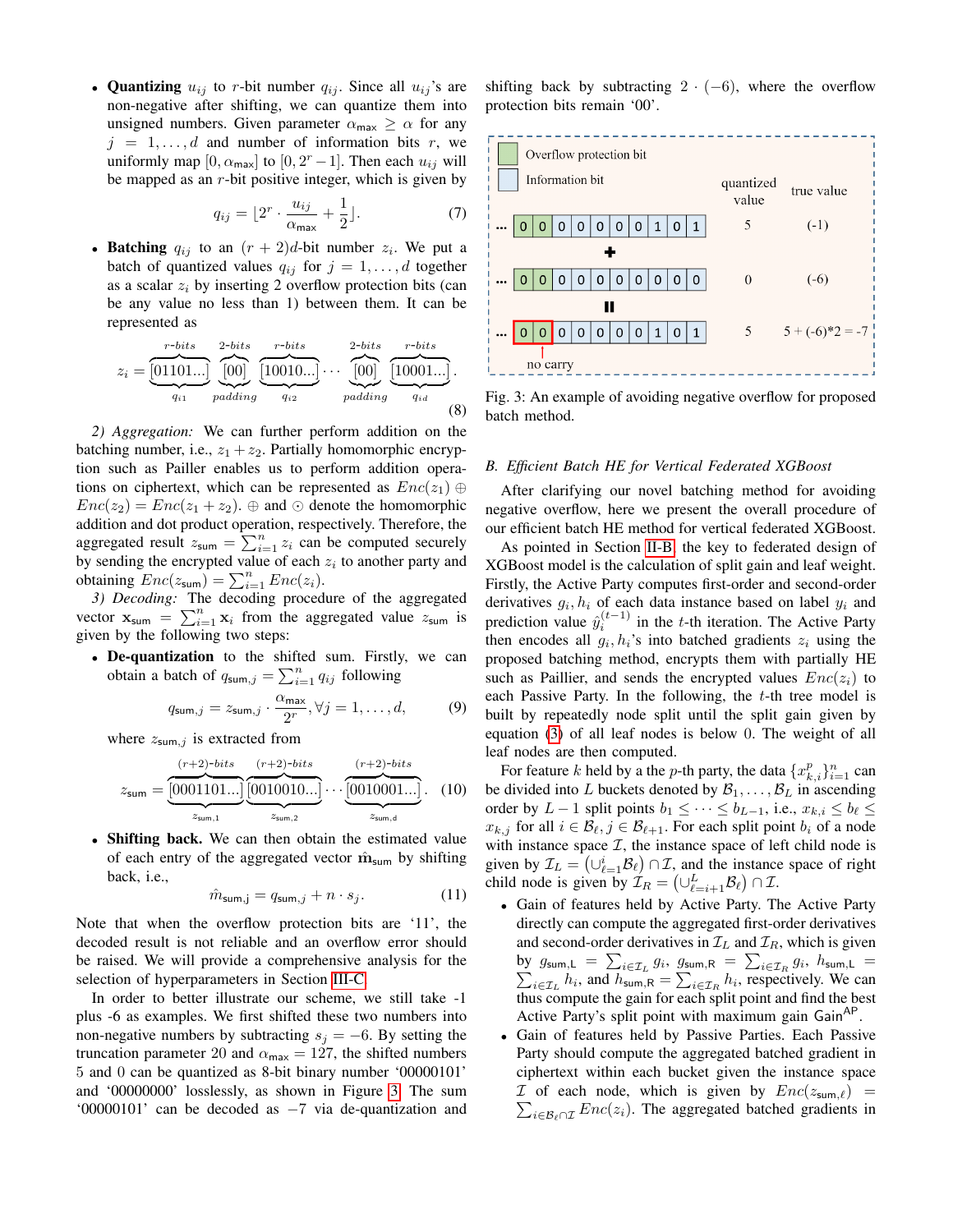ciphertext are transmitted to the Active Party, which are decrypted and decoded as aggregated first-order and second-order derivatives  $g_{\text{sum}, \ell}$  and  $h_{\text{sum}, \ell}$ , respectively. The Active Party can then compute the gain for each split point and find the best Passive Party's split point with maximum gain Gain<sup>PP</sup>.

Therefore, the Active Party obtains the best split point and maximum gain  $Gain = max(Gain^{AP}, Gain^{PP})$ . If the maximum gain is above zero, the node will be split to left and right child node with instance space  $\mathcal{I}_L$  and  $\mathcal{I}_R$ , respectively. Otherwise, the node will not be split any more and the corresponding leaf weight is given by equation [\(4\)](#page-2-2).

We summarize the overall training procedure of our batch HE aided vertical federated XGBoost method in Algorithm [1.](#page-5-1)

### <span id="page-5-0"></span>*C. Analysis and discussion*

The proposed batch method significantly reduces the computation and communication cost of HE while introducing loss of precision due to truncation and quantization. In our proposed batch method, there are a list of hyperparameters, including the shifting parameter  $s_j$ 's, truncating parameter  $\alpha$ , and quantization parameter  $\alpha_{\text{max}}$  and r. It is important is to analyze how to select hyperparameters to avoid overflow and keep high precision. In this subsection, we will answer the questions with detailed analysis on our batch method.

How to avoid overflow error? Here we claim that the overflow error occurs when the overflow protection bits becomes '11', i.e.,

$$
\sum_{i=1}^{n} q_{ij} \ge \text{binary2 decimal} (11 \underbrace{000 \cdots}_{r-bits}) = 2^r + 2^{(r+1)}.
$$
 (12)

Since the number before quantization is truncated to [0,  $\alpha$ ], we can obtain

$$
\sum_{i=1}^{n} q_{ij} \le \sum_{i=1}^{n} \left( 2^r \cdot \frac{\alpha}{\alpha_{\text{max}}} + \frac{1}{2} \right) = n \cdot \left( 2^r \frac{\alpha}{\alpha_{\text{max}}} + \frac{1}{2} \right). \tag{13}
$$

Therefore, a sufficient condition of no overflow error for the proposed method is given by

$$
n \cdot \left(2^r \frac{\alpha}{\alpha_{\text{max}}} + \frac{1}{2}\right) < 2^r + 2^{(r+1)}.\tag{14}
$$

For simplicity in choosing parameters, we give a looser condition (not exactly sufficient) such that the overflow protection bits keeping '00' as follow

$$
n\alpha < \alpha_{\text{max}}.\tag{15}
$$

What is the precision? The proposed batch method is lossy since we adopt lossy operations including truncation and quantization during batch encoding. The loss measured by accumulated error is given by

$$
loss_{err} = \sum_{i=1}^{n} \left( q_{ij} \frac{\alpha_{\text{max}}}{2^r} + s_j - m_{ij} \right)
$$
  
= 
$$
\sum_{i=1}^{n} \underbrace{\left( q_{ij} \frac{\alpha_{\text{max}}}{2^r} - \min(u_{ij}, \alpha) \right)}_{\text{quantization error}} - \underbrace{\left( u_{ij} - \min(u_{ij}, \alpha) \right)}_{\text{truncation error}}.
$$
 (16)

<span id="page-5-1"></span>Algorithm 1 Proposed Batch Method Aided Vertical Federated XGBoost.

**Input** : Aligned vertically split  $N$  data instances at each party  $p = 0, \ldots, P$  via private set intersection [\[16\]](#page-8-14)

**Output:** T constructed boosting tree model  $f_1, \ldots, f_T$ 

Key generation: The AP generates a Paillier key pair, and broadcasts the public key to each PP

**Feature binning:** Each party  $j$  divide its own feature  $k$  as  $L$ buckets  $\mathcal{B}_1, \ldots, \mathcal{B}_L$  and obtain the splits points as candidates for each node splitting.

Building boosting trees Construct  $T$  trees sequentially for  $t = 1, \cdots, T$  do

### Prepare gradients

AP: Computing gradients  $g_i$  and  $h_i$  based on  $y_i$  and  $\hat{y}_i^{(t)}$ . AP: Encoding each pair of  $g_i$  and  $h_i$  into  $z_i$  and sending the encrypted values to all PPs.

# Iteratively nodes split

Inititialize the tree whose node set  $\mathcal{N} = \{Node_0\}$  has only a root node with instance space as  $\mathcal{I} = 1, \ldots, N$ while  $\mathcal{N} \neq \emptyset$  do

Choose any  $j \in \mathcal{N}$ 

# Computing gain of AP's features

AP: directly computes the split gain following equation  $(3)$  as Gain<sup>AP</sup>

## Computing gain of PPs' features

PP: Each PP computes the encrypted aggregated batched gradients within each bucket  $\mathcal{B}_{\ell} \cap \mathcal{I}$  and sends back to the AP

AP: decrypts and decodes each aggregated batched gradients, and computes the maximum split gain for PPs as Gain<sup>PP</sup>.

**if** Gain = max(Gain<sup>AP</sup>, Gain<sup>PP</sup>) > 0 **then**  
l split node *i* and add child nodes to 
$$
\mathcal{N}
$$

$$
| \quad \text{split node } f \text{ and add child nodes to } \mathcal{N}
$$

compute the leaf weights following equation [\(4\)](#page-2-2) and remove node  $j$  from  $N$ .

## end

end

 $f_t$  has been constructed. Computing the prediction value of each data instance  $\hat{y}_i^{(t)} = \sum_{i=1}^t f_i(\mathbf{x}_i)$ .

## end

Obtain the constructed federated XGBoost model  $f_1, \ldots, f_T$ .

Since error of rounding-to-nearest falls within the range of  $[-1/2, 1/2]$  and the truncation error is given by  $\max(0, u_{ij} \alpha$ ), the loss measured by accumulated abosolute error loss<sub>abs err</sub> is given by

loss<sub>err</sub> 
$$
\leq
$$
 loss<sub>abs\_error</sub> =  $\sum_{n=1}^{\infty} |quant. error| + |trunc. error|$   
 $\leq \frac{n}{2} \cdot \frac{\alpha_{max}}{2^r} + \sum_{i=1}^{n} \max(0, u_{ij} - \alpha), (17)$ 

where  $\alpha_{\text{max}}/2^r$  is termed as the resolution of quantization.

Note that the bound of quantization loss is calculated under round-to-nearest strategy as indicated in equation [\(7\)](#page-4-1). We can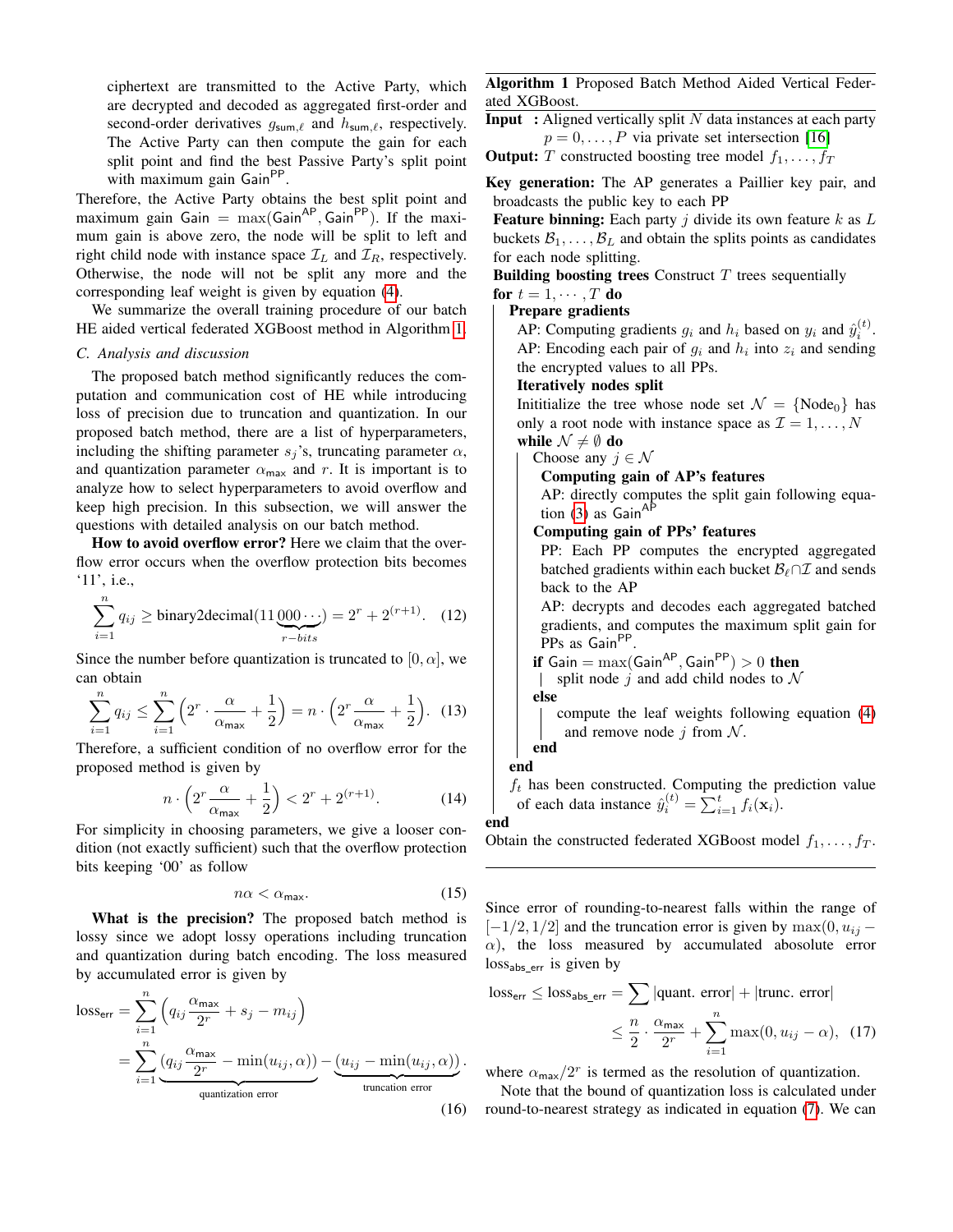also adopt stochastic rounding strategy to stochastically preserve diminishing information [\[17\]](#page-8-15), which is beyond the scope of this paper. Through numerical experiments, we find that the loss of precision is already acceptable and the performances are comparable with the non-batching method.

There are two tradeoffs between precision and avoiding overflow. Firstly, increasing  $\alpha_{\text{max}}$  will allow more number of values to be aggregated without overflow  $(i.e., n)$ , while the precision will decrease since the quantization error increases. Secondly, decreasing  $\alpha_{\text{max}}$  will also allow more number of values to be aggregated without overflow, while the precision will still decrease since the truncation error increases.

Analysis on computation and communication cost. Since we encode first-order and second-oerder derivatives into a single number, the proposed batch HE aided vertically federated learning approach only requires half the number of encryption operations, homomorphic addition operations, and network traffic of ciphertext as it without batching [\[8\]](#page-8-7), [\[12\]](#page-8-11). Moreover, the batching method is parallel and compatible with other speeding-up techniques, such as Gradient-based One-Side Sampling (GOSS) [\[12\]](#page-8-11), [\[18\]](#page-8-16). We increase the computation cost by additional encoding operations on plaintext, and the communication cost by additional number of aggregation values  $n$ , which are much cheaper than encryption-related computation and transmission.

## IV. EXPERIMENTS AND RESULTS

In this section, we conduct extensive numerical experiments to evaluate the performance of state-of-art methods.

## *A. Experimental Setup*

The algorithms used in experiments are introduced below:

- "SecureBoost" [\[8\]](#page-8-7): We choose the well-known vertical federated XGBoost framework, SecureBoost, as the benchmark of non-batching method, which is implemented in FATE [\[19\]](#page-8-17). We choose the FATE 1.5 version in our experiments.
- "Proposed": We implement our batch method by revising the code of SecureBoost in FATE 1.5 to guarantee the fairness of comparisons.

We consider the vertical federated learning system with one Active Party and one Passive Party, and compare the performances of different approaches on the following datasets:

- *Give Me Some Credit [\[20\]](#page-8-18)* (termed as "Giveme"): It is an open-access credit dataset consisting of 150000 data instances with 10 features in total.
- *Default of Credit Card Clients [\[21\]](#page-8-19)* (termed as "Default"): It is another open-access credit scoring dataset involving the data of 30000 instances and each instance has 25 attributes, which is correlated to the classification task of predicting whether a user would repay on time.

We simulate a vertical federated learning setting by splitting the features for each dataset into two parts and deployed at one Active Party and one Passive Party, respectively. The detailed information is listed in Table [I.](#page-6-0) In all experiments, we choose

TABLE I: Datasets used in experiments.

<span id="page-6-0"></span>

| Datasets          | Train Samples  | <b>Test Samples</b> | Features<br>Passive Party<br><b>Active Party</b> |    |
|-------------------|----------------|---------------------|--------------------------------------------------|----|
| Default<br>Giveme | 18300<br>91500 | 5699<br>30000       |                                                  | 20 |

the shift parameter  $s_i = -10$  and the truncation parameter  $\alpha = 20.$ 

Note that the target of our scheme is to optimizes the cost of the encryption-related operations in XGBoost. We will study the impacts of three aspects, i.e., secure key length, training data size, and the number of regression trees. The secure key length determines the cost of an encryption operation and size of a cipheretext. The training data size and the number of regression trees will affect the number of encryption operations and ciphertext transmissions.

## *B. Performances with Varying Lengths of Secure Key*

<span id="page-6-1"></span>

Fig. 4: Comparisons of efficiency with different key lengths. a) The total runtime. b) The average runtime of building per tree.

We firstly compare the performance of proposed batch method with SecureBoost on the "Default" dataset by varying the key lengths from 128 to 1024. The efficiency of each algorithm is measured by the total running time and the average time of building per tree model. The accuracy of each algorithm is measured by the Area Under Curve (AUC) values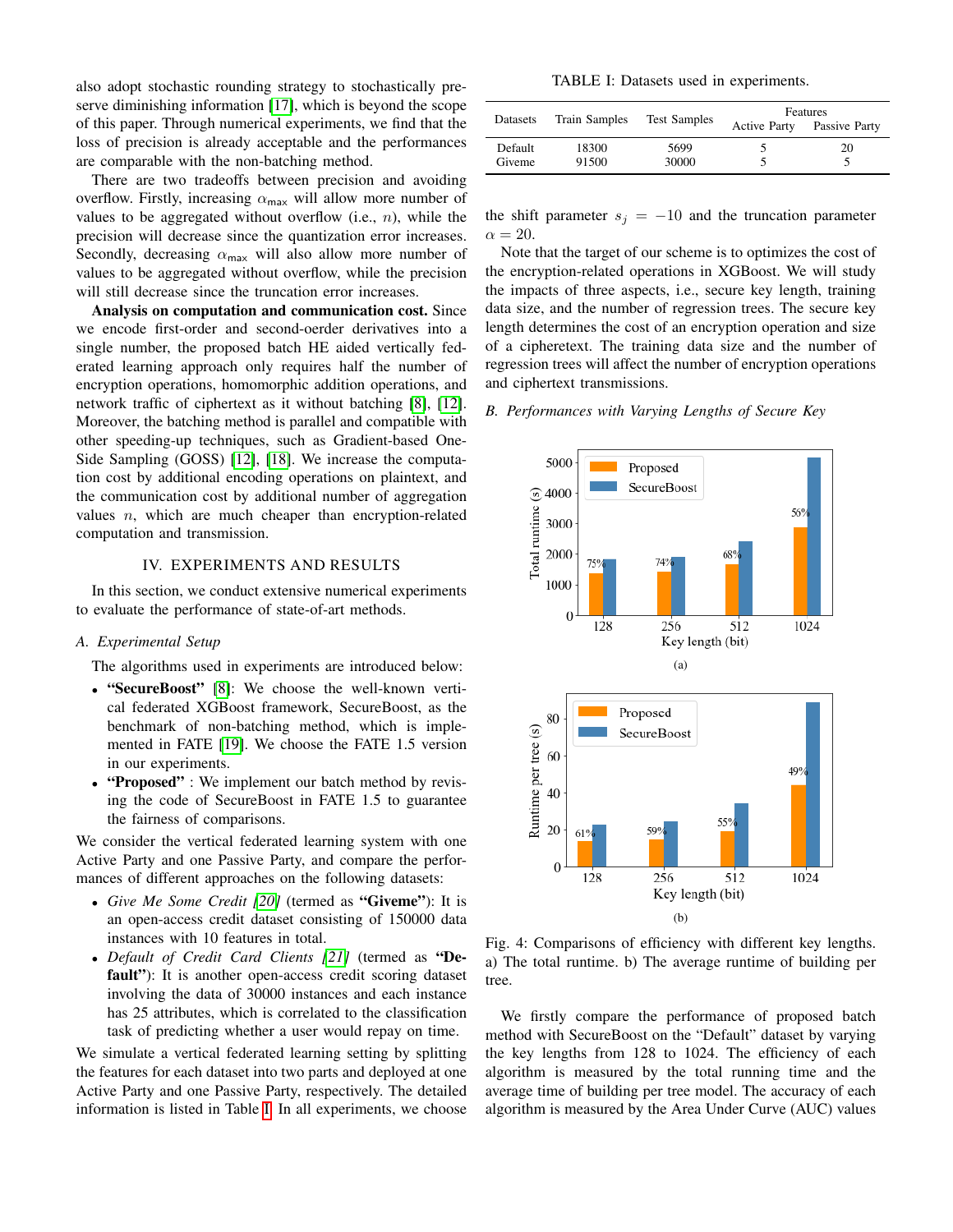<span id="page-7-0"></span>TABLE II: Comparisons of accuracy with different key lengths

|            | Algorithm          | <b>AUC</b> |             | <b>KS</b> |             |
|------------|--------------------|------------|-------------|-----------|-------------|
| Key length |                    | Train      | <b>Test</b> | Train     | <b>Test</b> |
| 128        | <b>SecureBoost</b> | 0.7900     | 0.7880      | 0.4412    | 0.4408      |
|            | Proposed           | 0.7906     | 0.7877      | 0.4434    | 0.4441      |
| 256        | SecureBoost        | 0.7904     | 0.7875      | 0.4417    | 0.4429      |
|            | Proposed           | 0.7899     | 0.7882      | 0.4411    | 0.4435      |
| 512        | SecureBoost        | 0.7904     | 0.7877      | 0.4404    | 0.4418      |
|            | Proposed           | 0.7897     | 0.7866      | 0.4406    | 0.4394      |
| 1024       | <b>SecureBoost</b> | 0.7904     | 0.7875      | 0.4417    | 0.4429      |
|            | Proposed           | 0.7906     | 0.7877      | 0.4434    | 0.4441      |

and Kolmogorov-Smirnov (KS) values. We set quantization parameter  $\alpha_{\text{max}} = 10^6$  and  $r = 30$ . The experimental results in Table [II](#page-7-0) demonstrate that the accuracy between two algorithms is comparable, while the efficiency shown in Figure [4](#page-6-1) is considerably improved by our proposed batch method. The number in percentage represents the ratio of "Proposed" over "SecureBoost". We can observe that the proposed batch method saves more time when the key length increases. The building time of per tree approaches 50% compared with SecureBoost, while the total runtime saves more than 25%.

*C. Performances with Varying Sample Size*

<span id="page-7-2"></span>

Fig. 5: Comparisons of efficiency with different sample sizes. a) The total runtime. b) The average runtime of building per tree.

<span id="page-7-1"></span>TABLE III: Comparisons of accuracy with different sample sizes

|               | Algorithm          | AUC    |        | KS     |        |
|---------------|--------------------|--------|--------|--------|--------|
| Sample size   |                    | Train  | Test   | Train  | Test   |
| 30000         | <b>SecureBoost</b> | 0.8596 | 0.8444 | 0.5641 | 0.5455 |
|               | Proposed           | 0.8596 | 0.8444 | 0.5625 | 0.5466 |
| 60000         | <b>SecureBoost</b> | 0.8498 | 0.8436 | 0.5511 | 0.5401 |
|               | Proposed           | 0.8499 | 0.8436 | 0.5526 | 0.5401 |
| Total (91500) | <b>SecureBoost</b> | 0.8533 | 0.8436 | 0.5587 | 0.5399 |
|               | Proposed           | 0.8533 | 0.8438 | 0.5577 | 0.5407 |

We then conduct numerical experiments on the "Giveme" dataset to show the performances under different sample sizes. We sample 30000 and 60000 data instances from the training set uniformly at random, and run each algorithm on the dataset of different size. We set quantization parameter  $\alpha_{\text{max}} = 10^7$ and  $r = 40$  since the possible number of aggregation gradients are much larger. The accuracy results are presented in Table [III](#page-7-1) and the efficiency results are illustrated in Figure [5.](#page-7-2) The numerical results demonstrate that the proposed batch method enjoys more efficiency improvement when the problem size increases, and the total runtime has been saved more than 30%. By choosing proper parameters, the performance of the proposed batch method is still be comparable to SecureBoost.

## *D. Performances with Varying Number of Trees*

<span id="page-7-3"></span>TABLE IV: Comparisons of accuracy with different number of boosting trees

|                | Algorithm          | <b>AUC</b> |        | <b>KS</b> |             |
|----------------|--------------------|------------|--------|-----------|-------------|
| Boosting round |                    | Train      | Test   | Train     | <b>Test</b> |
| 10             | <b>SecureBoost</b> | 0.7671     | 0.7722 | 0.4170    | 0.4260      |
|                | Proposed           | 0.7664     | 0.7707 | 0.4164    | 0.4246      |
|                | SecureBoost        | 0.7791     | 0.7836 | 0.4295    | 0.4436      |
| 30             | Proposed           | 0.7804     | 0.7851 | 0.4333    | 0.4441      |
| 50             | <b>SecureBoost</b> | 0.7904     | 0.7875 | 0.4417    | 0.4429      |
|                | Proposed           | 0.7899     | 0.7882 | 0.4411    | 0.4435      |
| 70             | <b>SecureBoost</b> | 0.7967     | 0.7894 | 0.4501    | 0.4488      |
|                | Proposed           | 0.7967     | 0.7906 | 0.4501    | 0.4574      |
| 90             | <b>SecureBoost</b> | 0.8021     | 0.7904 | 0.4557    | 0.4525      |
|                | Proposed           | 0.8025     | 0.7909 | 0.4561    | 0.4514      |
|                |                    |            |        |           |             |

In this subsection, we evaluate the performances of each algorithm by building different number of trees, i.e., the boosting round, on the "Default" dataset. We set the number of boosting rounds as 10, 30, 50, 70, 90, the quantization parameter  $\alpha_{\text{max}}$ as  $10^6$  and  $r = 30$ . The accuracy results are provided in Table [IV](#page-7-3) and the efficiency results are illustrated in Figure [6.](#page-8-20) The numerical results demonstrate that the efficiency advantage for the proposed batch method is bigger when the number of boosting rounds increases while remaining comparable accuracy.

Through above numerical experiments, we find that the total runtime with the proposed method is from 75% to 55% of the time with SecureBoost, while the time of building